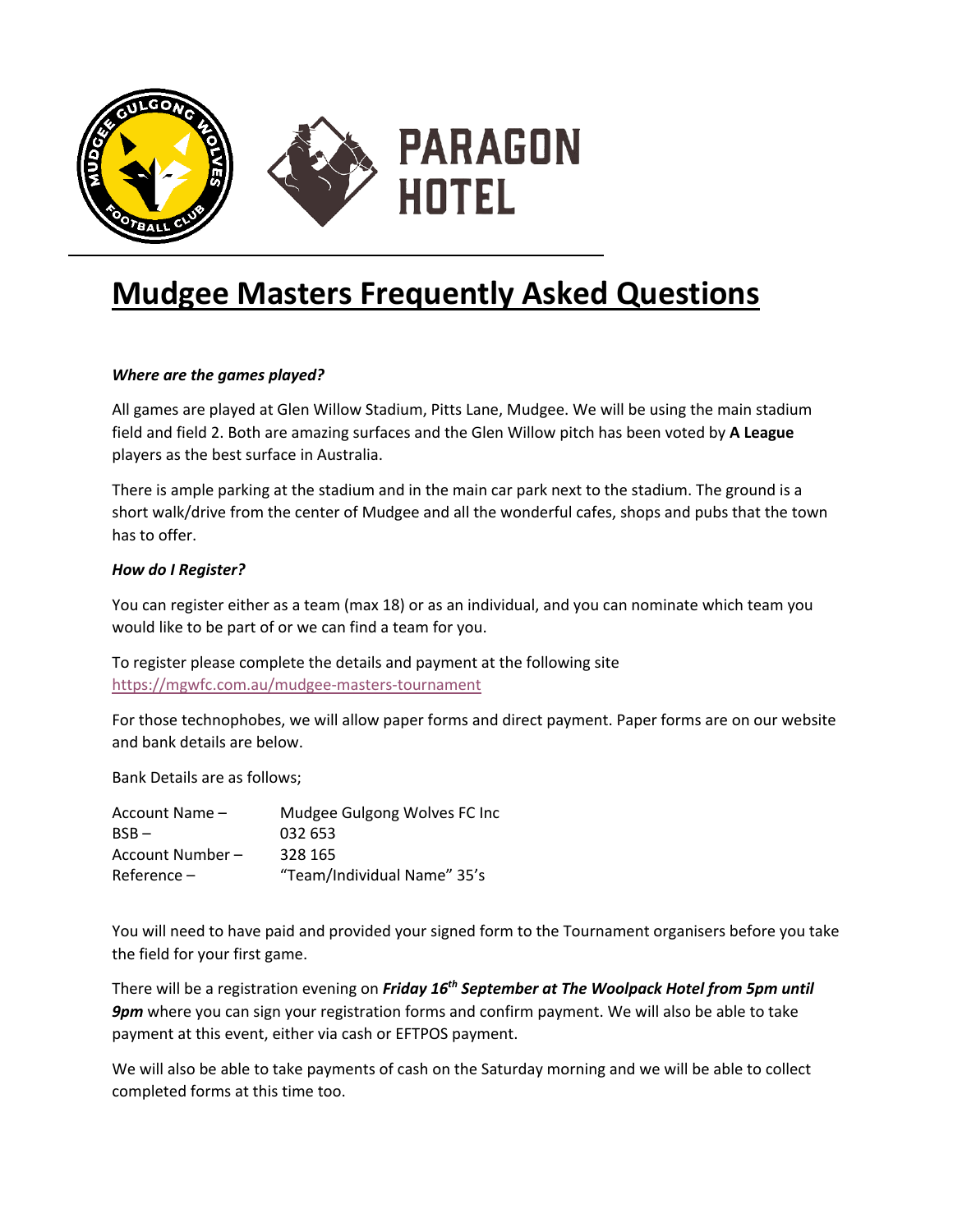#### *How much does it cost?*

The cost is \$500 for a team of up to 18 players, (although only a maximum of 16 can play in any game.)

OR - The cost for an individual player is \$50.

## *Do I have to be playing for a club to Play?*

No, you can still play even if you are not a current playing member of a club, but you do need to have an FFA Registration number to play as it is a FNSW sanctioned event.

## *What are the match Rules?*

The full rules are available on the website https://mgwfc.com.au/mudgee-masters-tournament/ but it is basically 11 v 11 players with unlimited substitutions. A match will consist of two 20 minutes halves with a 5 mins half time break.

#### *What do we need to bring?*

If you have entered as a team then you just need to bring your players and a matching kit for the team, with a distinctive kit for the goalkeeper. All players will need to wear shin pads and suitable footwear. All players will also need to wear suitable football shorts & sports socks, although it is preferable that all the teams shorts and socks match it is not a requirement.

#### *How many games will we play?*

The draw for this year's tournament will be made nearer the event date and it will be posted on the club website and on social media.

Each team will play each other in their group once before there will be two semi finals for both the Cup and the Plate. Followed by the grand final for the Cup and the Plate to discover the tournament Champions.

#### *Will there be Referees and Referees Assistants?*

There will hopefully be a referee and 2 Assistant Referees for each game. No abuse will be tolerated towards the Referees, their assistants or the ball boys.

Please remember that the Referees are volunteers. The assistant Referees are under 12 players from our club. They are helping out and are doing their best, please remember this if there is a decision that you do not agree with.

#### *What if the weather is bad?*

Sorry gents this is a winter sports, so we will play in rain, snow, or sun. The weather in mid September can be variable but the field drains very well and there is a grandstand for cover, and there will be other marquees by the pitches for cover. There will be covered benches for the substitutes and officials by each pitch.

We will also have access to the changing rooms in the main grandstand and the shower facilities within.